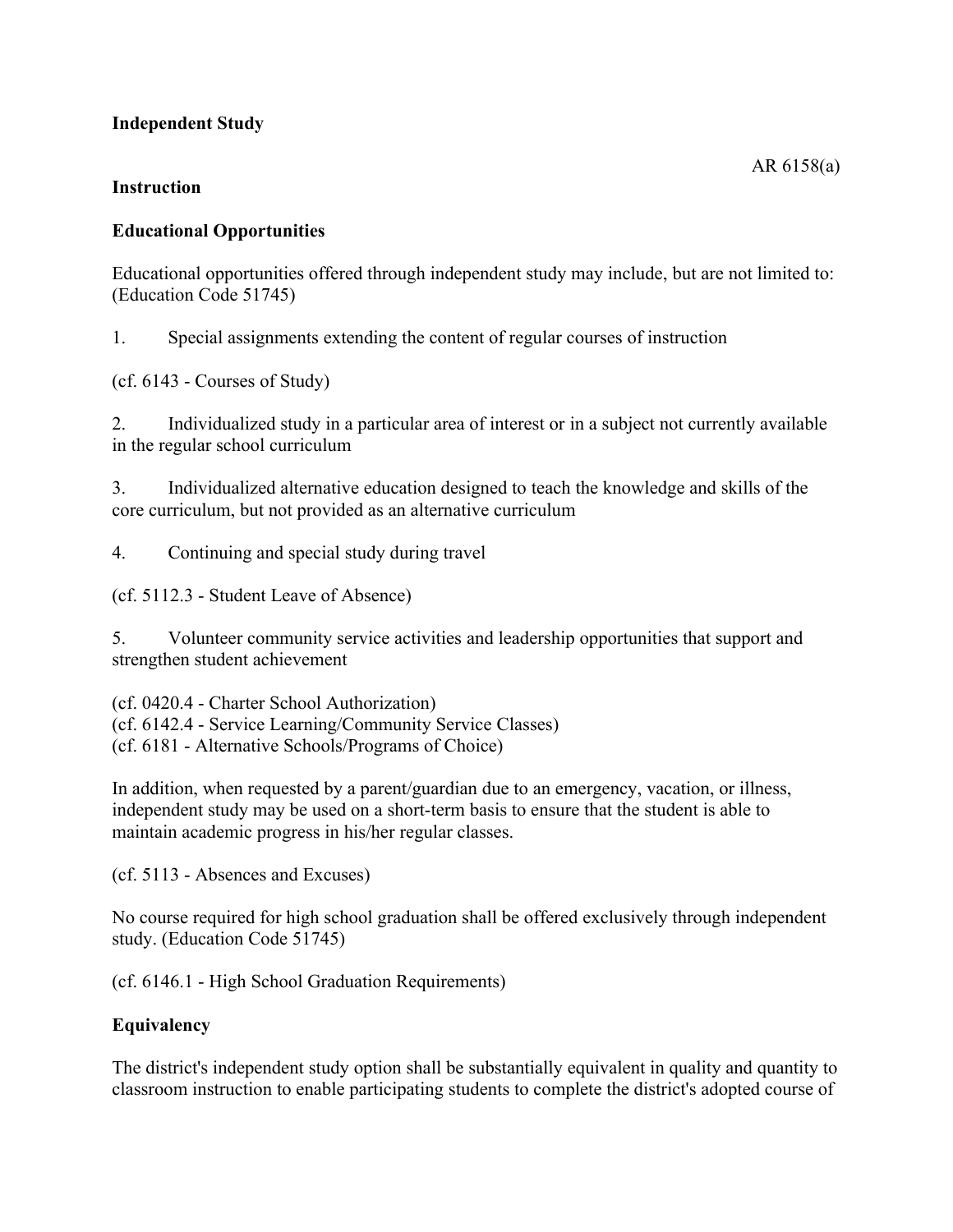study within the customary timeframe. Students in independent study shall have access to the same services and resources that are available to other students in the school and shall have equal rights and privileges. (5 CCR 11700, 11701.5)

(cf. 0410 - Nondiscrimination in District Programs and Activities)

The district shall not provide independent study students and their parents/guardians with funds or items of value that are not provided for other students and their parents/guardians. (Education Code 46300.6, 51747.3)

# **Eligibility for Independent Study**

Provided that experienced certificated staff are available to effectively supervise students in independent study, the Superintendent or designee may approve the participation of a student who demonstrates the motivation, commitment, organizational skills, and academic skills necessary to work independently. A student whose academic performance is not at grade level may participate in independent study only if the program is able to provide appropriate support, such as supplemental instruction, tutoring, counseling, ongoing diagnostic assessments, and/or differentiated materials, to enable the student to be successful. For an elementary student, the Superintendent or designee may consider the parent/guardian's level of commitment to assist the student.

A student participating in independent study must be a resident of the county or an adjacent county. Full-time independent study shall not be available to students whose district residency status is based on their parent/guardian's employment within district boundaries pursuant to Education Code 48204. (Education Code 46300.2, 51747.3)

(cf. 5111.1 - District Residency)

For a student with disabilities, as defined in Education Code 56026, participation in independent study shall be approved only if his/her individualized education program specifically provides for such participation. (Education Code 51745)

(cf. 6159 - Individualized Education Program)

A temporarily disabled student shall not receive individual instruction pursuant to Education Code 48206.3 by means of independent study. (Education Code 51745)

(cf. 6183 - Home and Hospital Instruction)

No more than 10 percent of the students enrolled in a continuation high school or opportunity school or program, not including pregnant students and parenting students who are primary caregivers for one or more of their children, shall be enrolled in independent study. (Education Code 51745)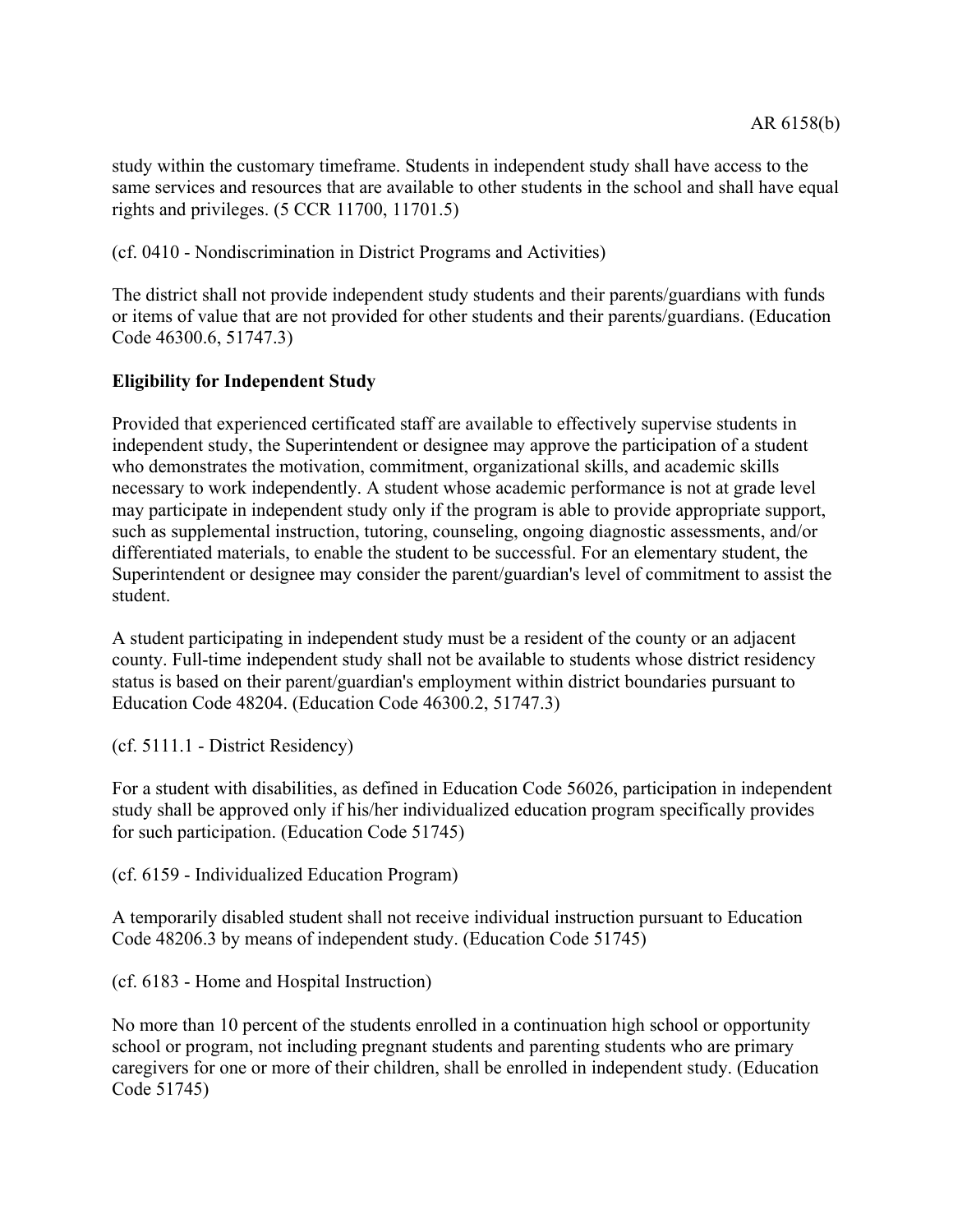(cf. 5146 - Married/Pregnant/Parenting Students) (cf. 6184 - Continuation Education)

# **Master Agreement**

A written agreement shall be developed and implemented for each student participating in independent study for five or more consecutive school days. (Education Code 46300, 51747; 5 CCR 11703)

The agreement shall include general student data, including the student's name, address, grade level, birth date, school of enrollment, and program placement.

The independent study agreement for each participating student also shall include, but not be limited to, all of the following: (Education Code 51747; 5 CCR 11700, 11702)

1. The manner, time, frequency, and place for submitting the student's assignments and for reporting his/her progress

2. The objectives and methods of study for the student's work and the methods used to evaluate that work

3. The specific resources, including materials and personnel, that will be made available to the student

4. A statement of the Board's policy detailing the maximum length of time allowed between an assignment and its completion and the number of missed assignments, by grade level and type of program, which will trigger an evaluation of whether the student should be allowed to continue in independent study

5. The duration of the independent study agreement, including the beginning and ending dates for the student's participation in independent study under the agreement, with a maximum of one school year

6. A statement of the number of course credits or, for an elementary student, other measures of academic accomplishment appropriate to the agreement, to be earned by the student upon completion

7. A statement that independent study is an optional educational alternative in which no student may be required to participate

8. In the case of a suspended or expelled student who is referred or assigned to any school, class, or program pursuant to Education Code 48915 or 48917, a statement that instruction may be provided through independent study only if the student is offered the alternative of classroom instruction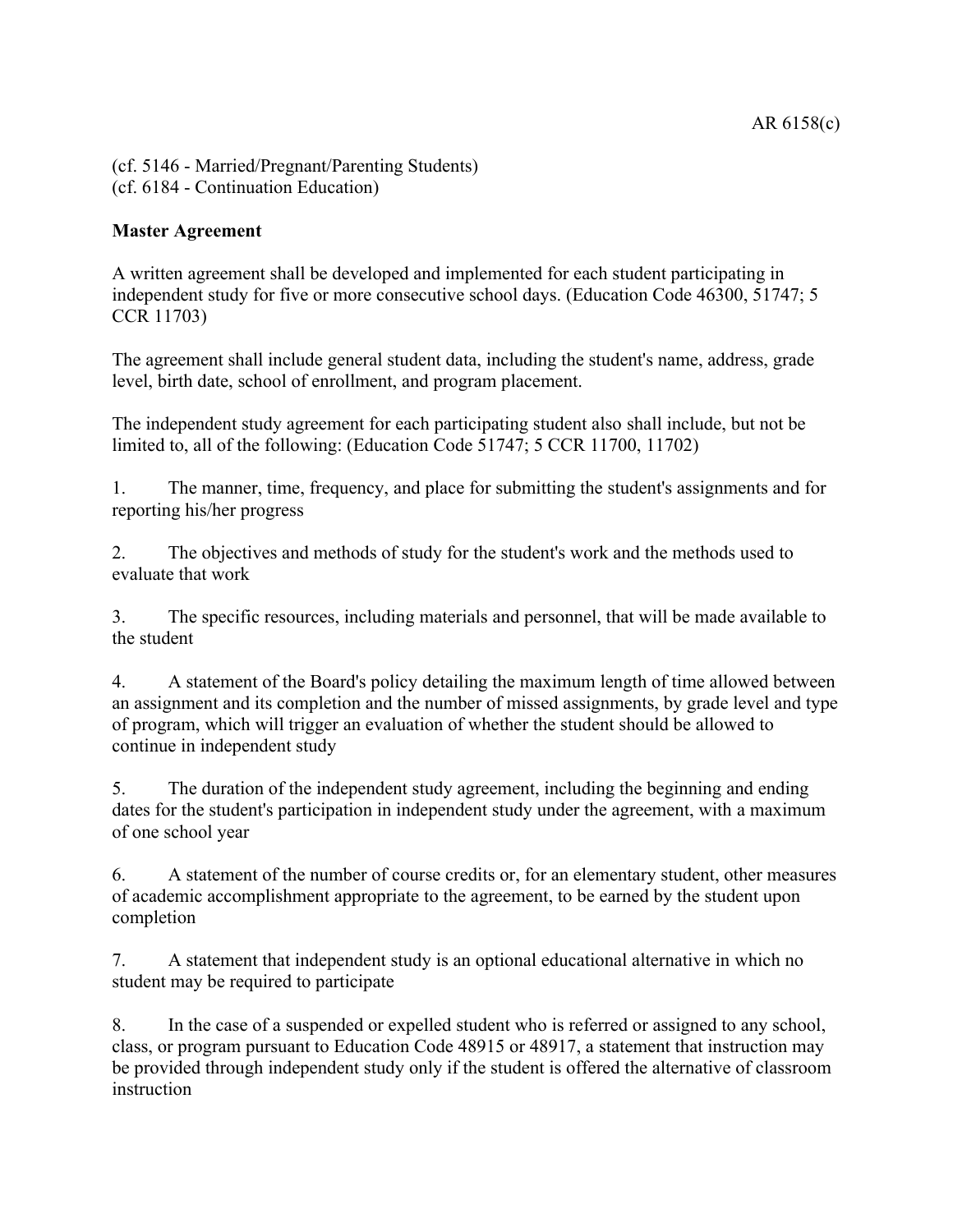(cf. 5144.1 - Suspension and Expulsion/Due Process)

9. Signatures of the student, the parent/guardian or caregiver of the student if the student is under age 18 years, the certificated employee responsible for the general supervision of independent study, and all persons who have direct responsibility for providing assistance to the student

The parent/guardian's signature on the agreement shall constitute permission for the student to receive instruction through independent study.

# **Course-Based Independent Study**

The district shall offer a course-based independent study program for students in grades K-12 subject to the following requirements: (Education Code 51749.5)

1. Courses shall be taught under the general supervision of certificated employees who hold the appropriate subject matter credential and are employed by the district or by another district, charter school, or county office of education with which the district has a memorandum of understanding to provide the instruction.

(cf. 4112.2 - Certification)

2. Courses shall be annually certified by Board resolution to be of the same rigor and educational quality as equivalent classroom-based courses and shall be aligned to all relevant local and state content standards. This certification shall, at a minimum, include the duration, number of equivalent daily instructional minutes for each school day that student is enrolled, number of equivalent total instructional minutes, and number of course credits for each course, consistent with that of equivalent classroom-based courses.

3. Students enrolled in these courses shall meet the applicable age requirements established pursuant to Education Code 46300.1 and 46300.4 and the applicable residency and enrollment requirements established pursuant to Education Code 46300.2, 48204, and 51747.3.

4. Teachers shall communicate with each student in person, by telephone, or by any other live visual or audio connection at least twice per calendar month to assess whether the student is making satisfactory educational progress. For this purpose, satisfactory educational progress includes, but is not limited to, applicable statewide accountability measures and the completion of assignments, examinations, or other indicators that the student is working on assignments, learning required concepts, and progressing toward successful completion of the course, as determined by the teacher providing instruction.

Written or computer-based evidence of satisfactory educational progress shall be retained for each course and student, including, at a minimum, a grade book or summary document that lists all assignments, examinations, and associated grades for each course.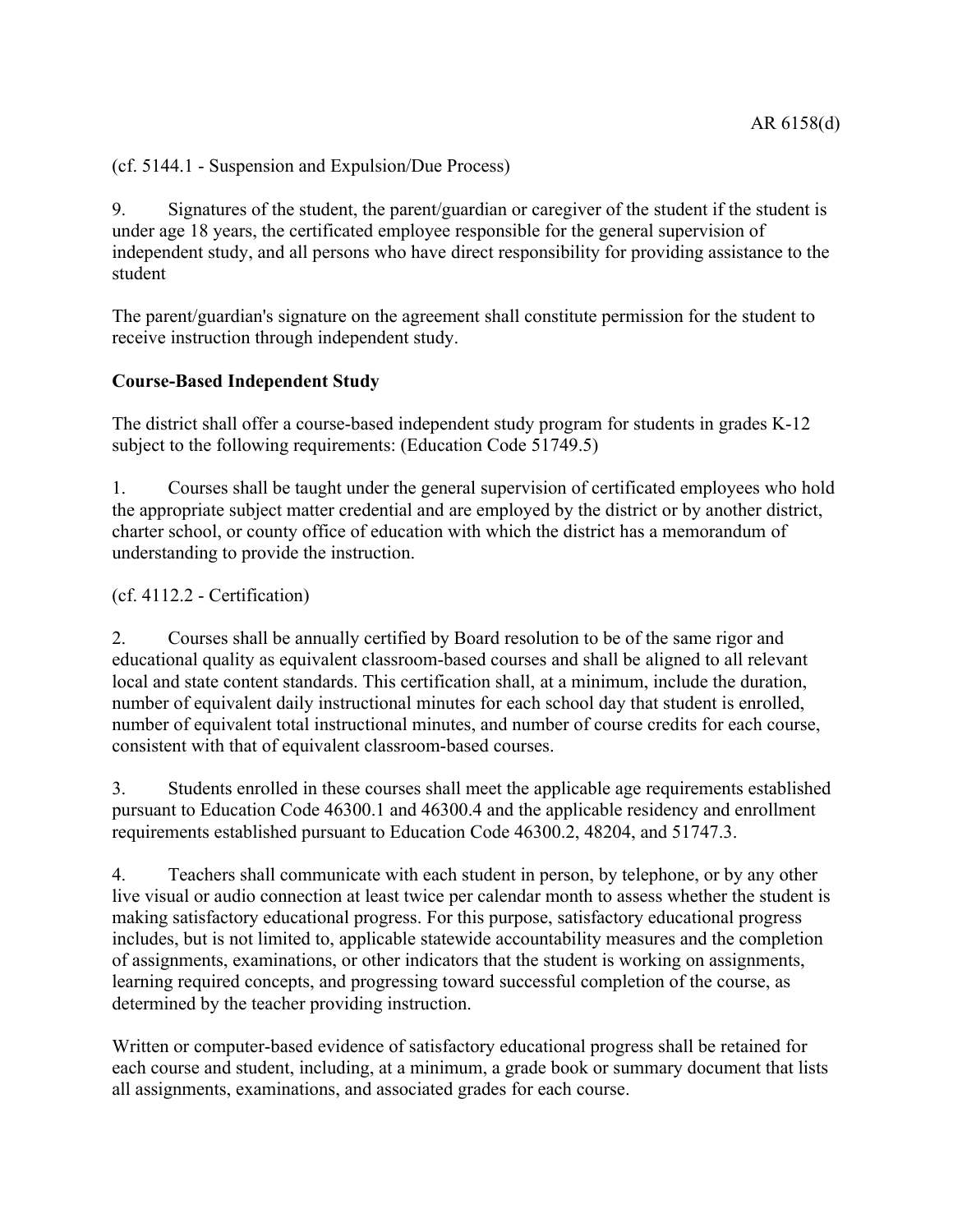If satisfactory educational progress is not being made, the teacher shall notify the student and, if the student is under age 18 years, his/her parent/guardian. The teacher shall conduct an evaluation to determine whether it is in the student's best interest to remain in the course or whether he/she should be referred to an alternative program, which may include, but is not limited to, a regular school program. A written record of the evaluation findings shall be a mandatory interim student record maintained for three years from the date of the evaluation. If the student transfers to another California public school, the record shall be forwarded to that school.

(cf. 5125 - Student Records)

5. Examinations shall be administered by a proctor.

6. Statewide testing results shall be reported and assigned to the school at which the student is enrolled and shall be included in the aggregate results of the district. Test results also shall be disaggregated for purposes of comparisons with the test results of students enrolled in classroombased courses.

(cf. 6162.51 - State Academic Achievement Tests)

7. A student shall not be required to enroll in courses included in this program.

8. The student-teacher ratio in the courses in this program shall meet the requirements of Education Code 51745.6.

9. For each student, the combined equivalent daily instructional minutes for courses in this program and all other courses shall meet applicable minimum instructional day requirements, and the student shall be offered the minimum annual total equivalent instructional minutes pursuant to Education Code 46200-46208.

(cf. 6111 - School Calendar) (cf. 6112 - School Day)

10. Courses required for high school graduation or for admission to the University of California or California State University shall not be offered exclusively through independent study.

11. A student participating in this program shall not be assessed a fee that is prohibited by Education Code 49011.

(cf. 3260 - Fees and Charges)

12. A student shall not be prohibited from participating in independent study solely on the basis that he/she does not have the materials, equipment, or Internet access necessary to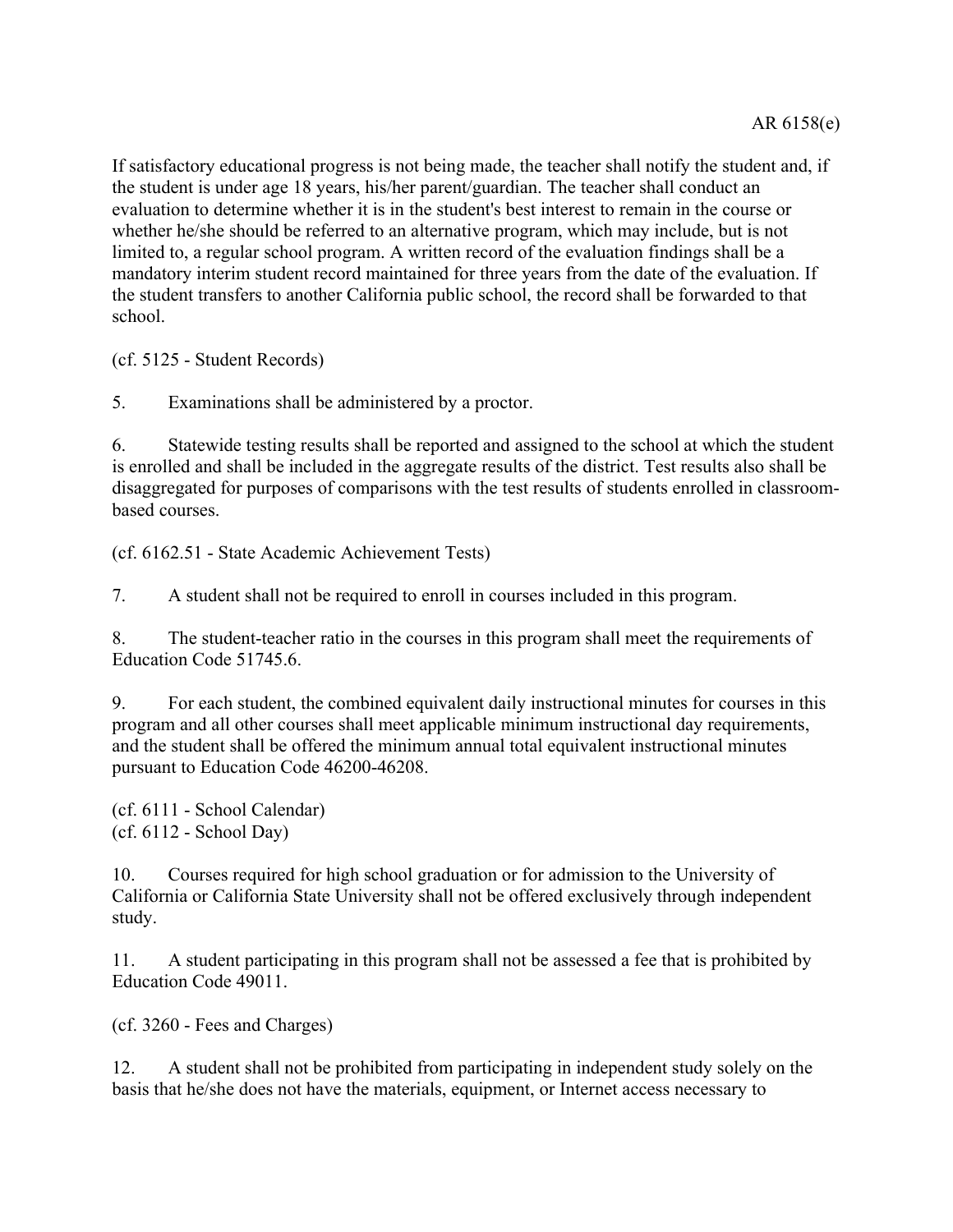participate in the course.

Before enrolling a student in a course within this program, the Superintendent or designee shall provide the student and, if the student is under age 18 years, his/her parent/guardian with a written learning agreement that includes all of the following: (Education Code 51749.6)

1. A summary of the district's policies and procedures related to this program

2. The duration of the enrolled course(s) and the number of course credits for each enrolled course, consistent with the Board certifications made pursuant to item #2 above

3. The duration of the learning agreement, which shall not exceed a school year or span multiple school years

4. The learning objectives and expectations for each course, including, but not limited to, a description of how satisfactory educational progress is measured and when a student evaluation is required to determine whether the student should remain in the course or be referred to an alternative program, which may include, but is not limited to, a regular school program

5. The specific resources, including materials and personnel, that will be made available to the student

6. A statement that the student is not required to enroll in courses in this program

7. Signatures of the student, the student's parent/guardian if the student is under age 18 years, and all teachers providing instruction

The student's or parent/guardian's signature shall constitute permission for the student to receive instruction through independent study. (Education Code 51749.6)

The Superintendent or designee shall retain a physical or electronic copy of the signed learning agreement for at least three years and as appropriate for auditing purposes. (Education Code 51749.6)

# **Monitoring Student Progress**

The independent study administrator and/or supervising teacher shall promptly and directly address any failure by the student to meet the terms of his/her written agreement. The following supportive strategies may be used:

- 1. A letter to the student and/or parent/guardian
- 2. A meeting between the student and the teacher and/or counselor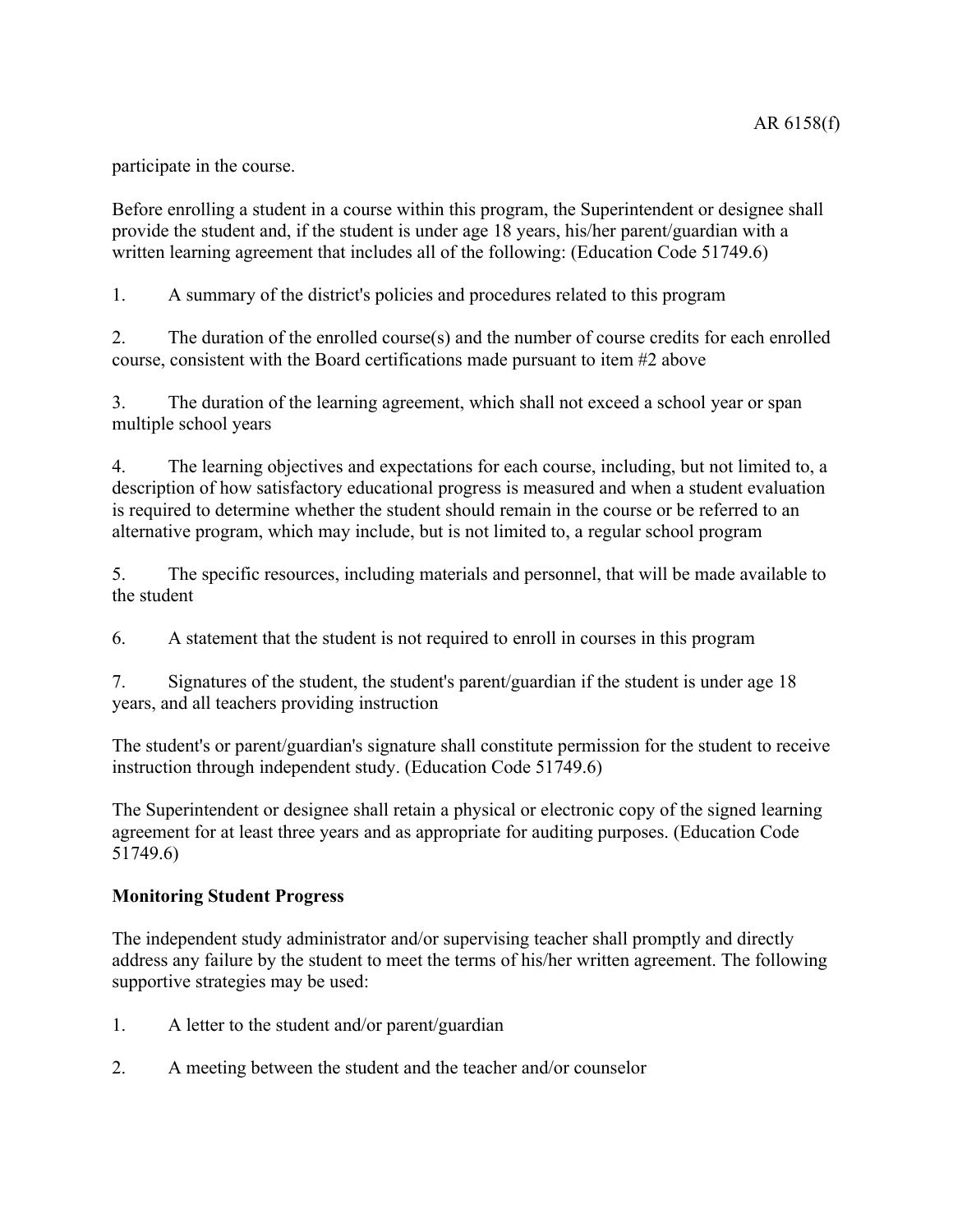3. A meeting between the student and the independent study administrator, including the parent/guardian if appropriate

4. An increase in the amount of time the student works under direct supervision

When the student has missed the number of assignments specified in the written agreement as requiring an evaluation, the Superintendent or designee shall conduct an evaluation to determine whether or not independent study is appropriate for the student. This evaluation may result in termination of the independent study agreement and the student's return to the regular classroom program or other alternative program.

A written record of the findings of any such evaluation shall be treated as a mandatory interim student record which shall be maintained for three years from the date of the evaluation. (Education Code 51747)

Independent study students who are late, miss scheduled conferences, or do not submit assigned work on time shall not be reported as tardy or truant.

#### **Responsibilities of Independent Study Administrator**

The responsibilities of the independent study administrator include, but are not limited to:

1. Recommending certificated staff to be assigned as independent study teachers and supervising staff assigned to independent study functions who are not regularly supervised by another administrator

2. Approving or denying the participation of students requesting independent study

3. Facilitating the completion of written independent study agreements

4. Ensuring a smooth transition for students into and out of the independent study mode of instruction

5. Approving all credits earned through independent study

6. Completing or coordinating the preparation of all records and reports required by law, Board policy, or administrative regulation

#### **Assignment and Responsibilities of Independent Study Teachers**

Each student's independent study shall be coordinated, evaluated, and carried out under the general supervision of a certificated employee who consents to the assignment. (Education Code 44865, 51747.5; 5 CCR 11700)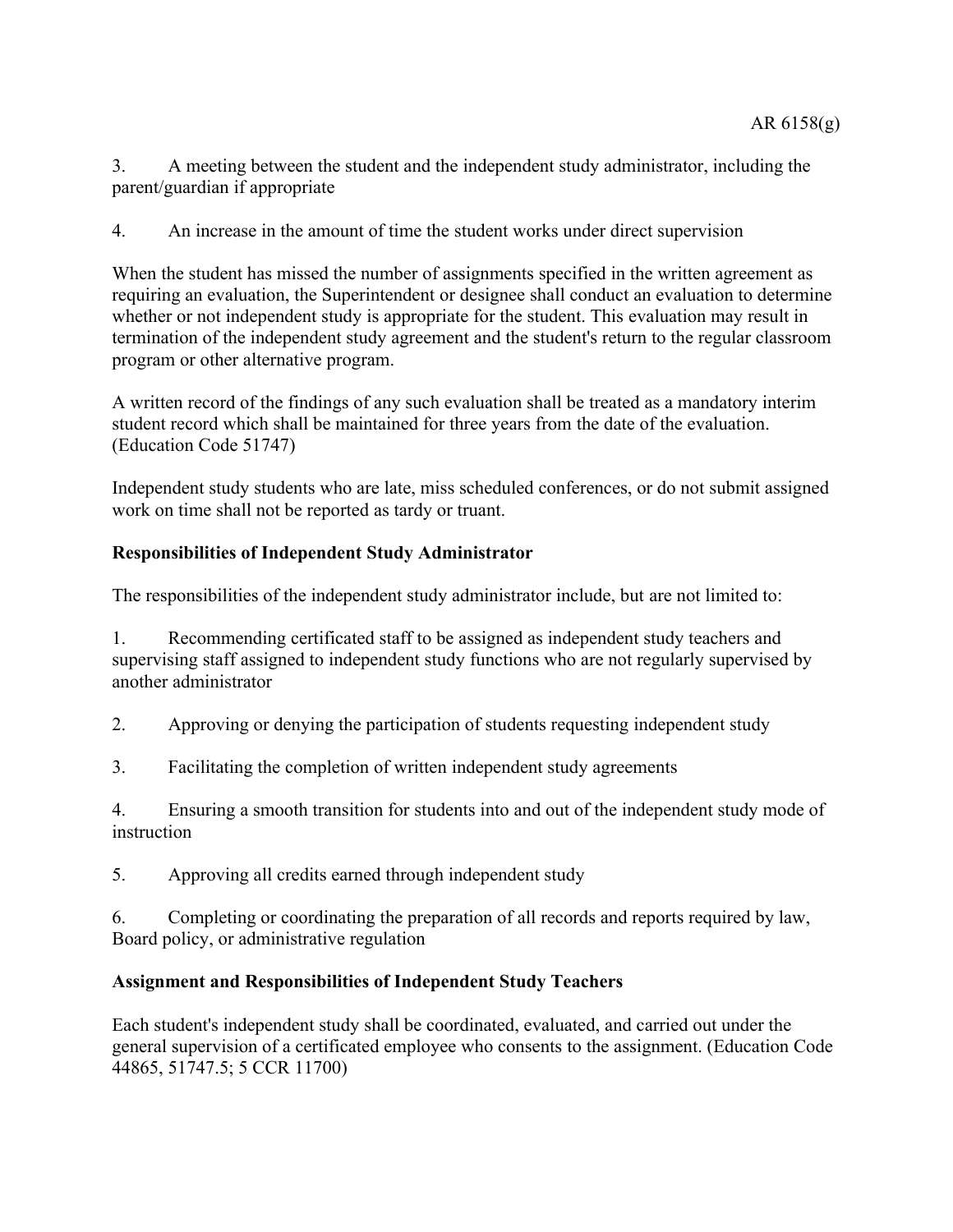The ratio of student average daily attendance for independent study students age 18 years or younger to full-time equivalent certificated employees responsible for independent study shall not exceed the equivalent ratio for all other education programs in the district, unless a new higher or lower ratio for all other educational programs offered is negotiated in a collective bargaining agreement or the district enters into a memorandum of understanding that indicates an existing collective bargaining agreement contains an alternative ratio. (Education Code 51745.6)

The responsibilities of the supervising teacher shall include, but are not limited to:

1. Completing designated portions of the written independent study agreement

2. Supervising and approving coursework and assignments

3. Maintaining records of student assignments showing the date the assignment is given and the date the assignment is due

4. Maintaining a daily or hourly attendance register in accordance with item #4 in the section on "Records" below

5. Providing direct instruction and counsel as necessary for individual student success

6. Regularly meeting with the student to discuss the student's progress

7. Determining the time value of assigned work or work products completed and submitted by the student

8. Assessing student work and assigning grades or other approved measures of achievement

The Superintendent or designee shall ensure that independent study teachers have access to professional development and support comparable to classroom-based teachers.

(cf. 4131 - Staff Development)

Records

The Superintendent or designee shall ensure that records are maintained for audit purposes. These records shall include, but not be limited to: (Education Code 51748; 5 CCR 11703)

1. A copy of the Board policy, administrative regulation, and other procedures related to independent study

2. A listing of the students, by grade level, program, and school, who have participated in independent study, along with the units of the curriculum attempted and completed by students in grades K-8 and the course credits attempted by and awarded to students in grades 9-12 and